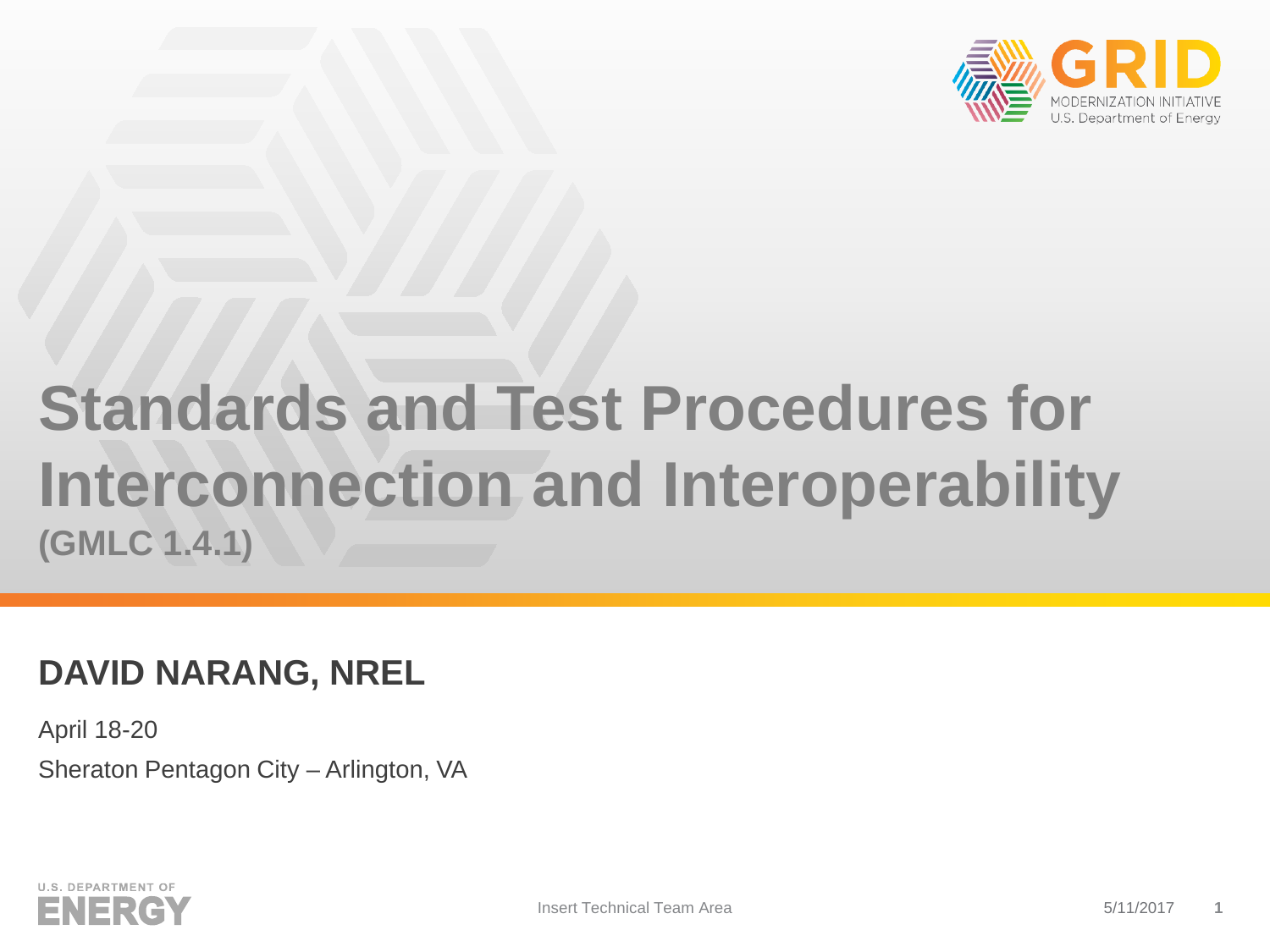**Standards and Test Procedures for Interconnection and Interoperability (GMLC 1.4.1) High Level Summary**



### *Project Description*

- **Accelerate the development and validation** of interconnection and interoperability standards
- Ensure **cross-technology compatibility**  & harmonization of requirements

## *Value Proposition*

- **Improve coordination** of advanced generation and storage assets
- **Enable expansion** of markets for key devices
- **Eliminate barriers** that may be addressed by improved standards

# *Project Objectives*

- Interconnection and interoperability gap analysis & prioritization of high impact areas
- Standards coordination and harmonization for key grid services and devices
- Develop new testing procedures



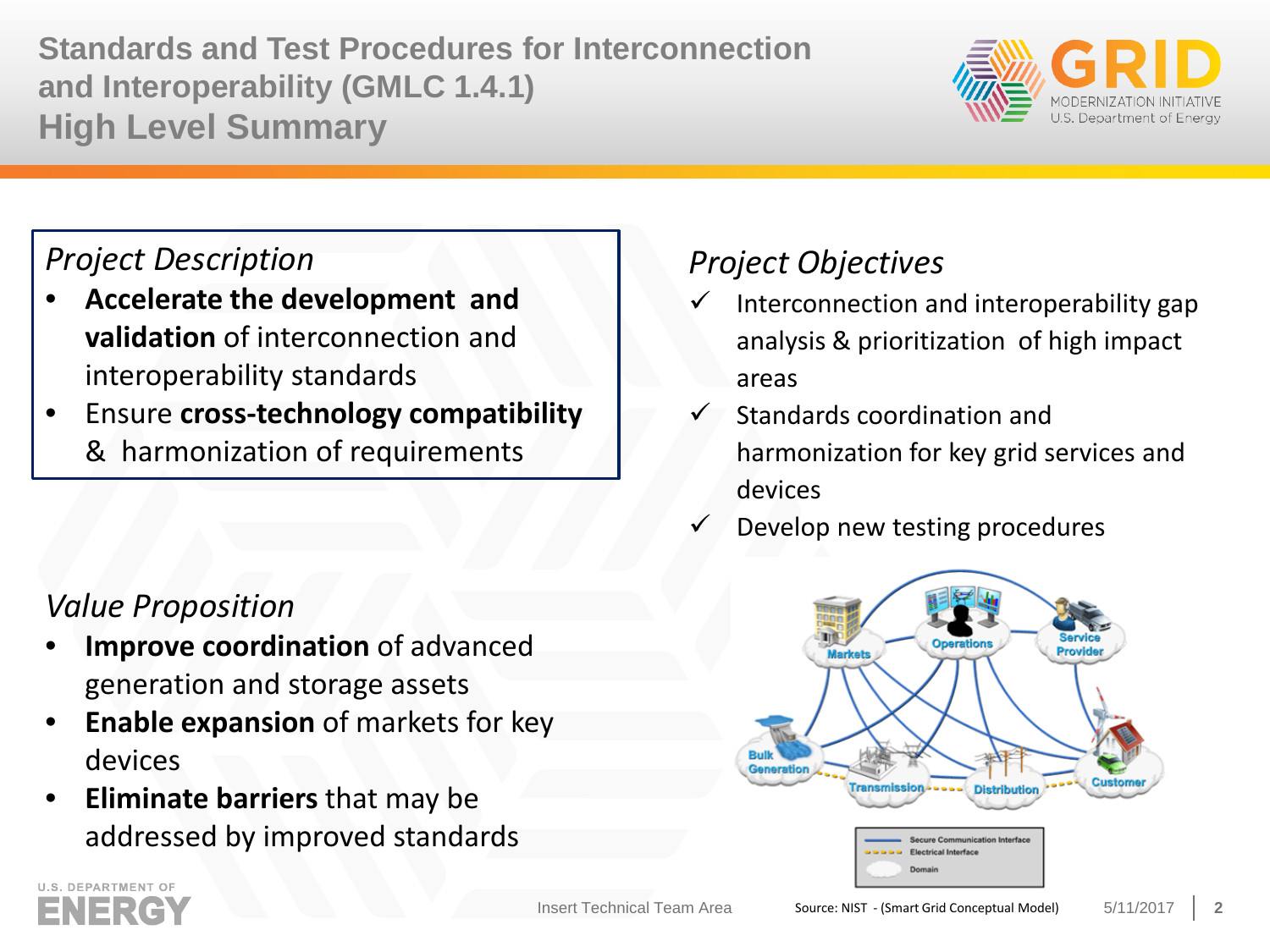**Standards and Test Procedures for Interconnection and Interoperability (GMLC 1.4.1) Project Team**



### *Project Team and Roles* **NREL –** Overall Lead, Inverters/PV **ANL -** Automotive applications **LBNL -** Responsive loads **SNL -** Inverters/Energy storage **ORNL -** Microgrids **PNNL -** T&D automation, responsive loads

#### **PROJECT FUNDING**

| Lab         | <b>FY16\$</b> | <b>FY17\$</b> | <b>FY18 \$</b> |
|-------------|---------------|---------------|----------------|
| <b>NREL</b> | \$240,000     | \$240,000     | \$240,000      |
| <b>PNNL</b> | \$240,000     | \$240,000     | \$240,000      |
| LBNL        | \$240,000     | \$240,000     | \$240,000      |
| <b>SNL</b>  | \$160,000     | \$160,000     | \$160,000      |
| ANL         | \$160,000     | \$160,000     | \$160,000      |
| <b>ORNL</b> | \$80,000      | \$80,000      | \$80,000       |
| <b>INL</b>  | \$80,000      | \$80,000      | \$80,000       |
| Total       | \$1,200,000   | \$1,200,000   | \$1,200,000    |

### *Industry Observers/Advisors/Partners*

**Bulk Electric System Operators Standards Development Vendors & Manufacturers** NY ISO | PJM IEEE | ASHRAE | SunSpec Intel | Sunpower | Fronius

**Utilities / Trade Groups** Duke Energy | TVA | Southern Co. **Trade Groups Consulting/Academic** Oncor | Entergy | NRECA EPRI | NRECA Enernex | MIT Lincoln Labs

SGIP | NIST Enphase

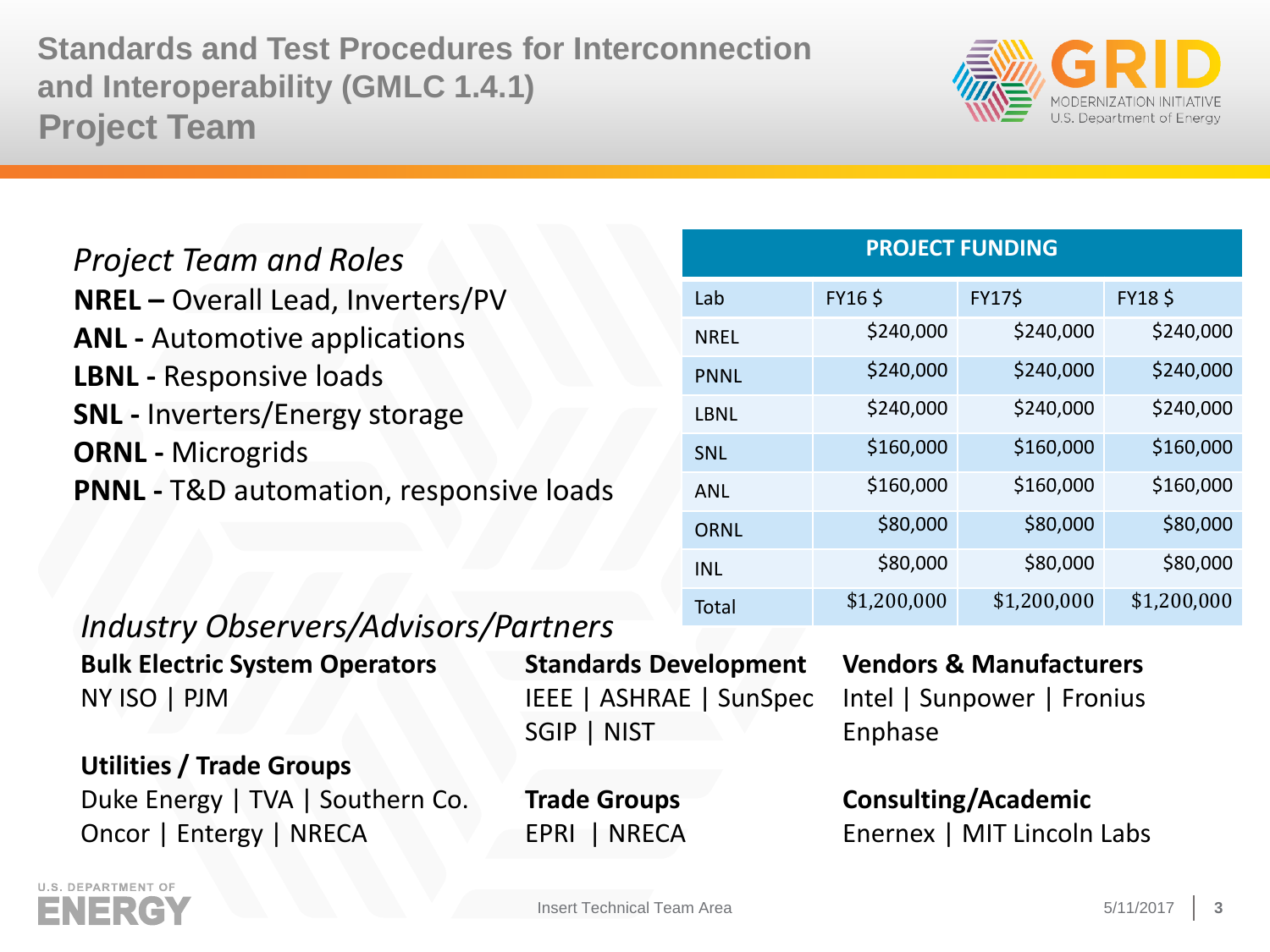**Standards and Test Procedures for Interconnection and Interoperability (GMLC 1.4.1) Relationship to Grid Modernization MYPP**



This project directly aligns with MYPP Activities

- ► Activity 2: Develop Standards & Test Procedures
- ► Activity 3: Build Testing Capabilities / Test and Validate Devices

Also aligns with:

- **Activity 4: Test and Validate Integrated** Systems at multiple scales
- ► Task 2.2.1: Update consensus interconnection standards
- ► Task 2.2.3: Update testing procedures for interconnection standards
- ► Task 2.2.9: Develop testing procedures for evaluating the ability of devices to provide grid services



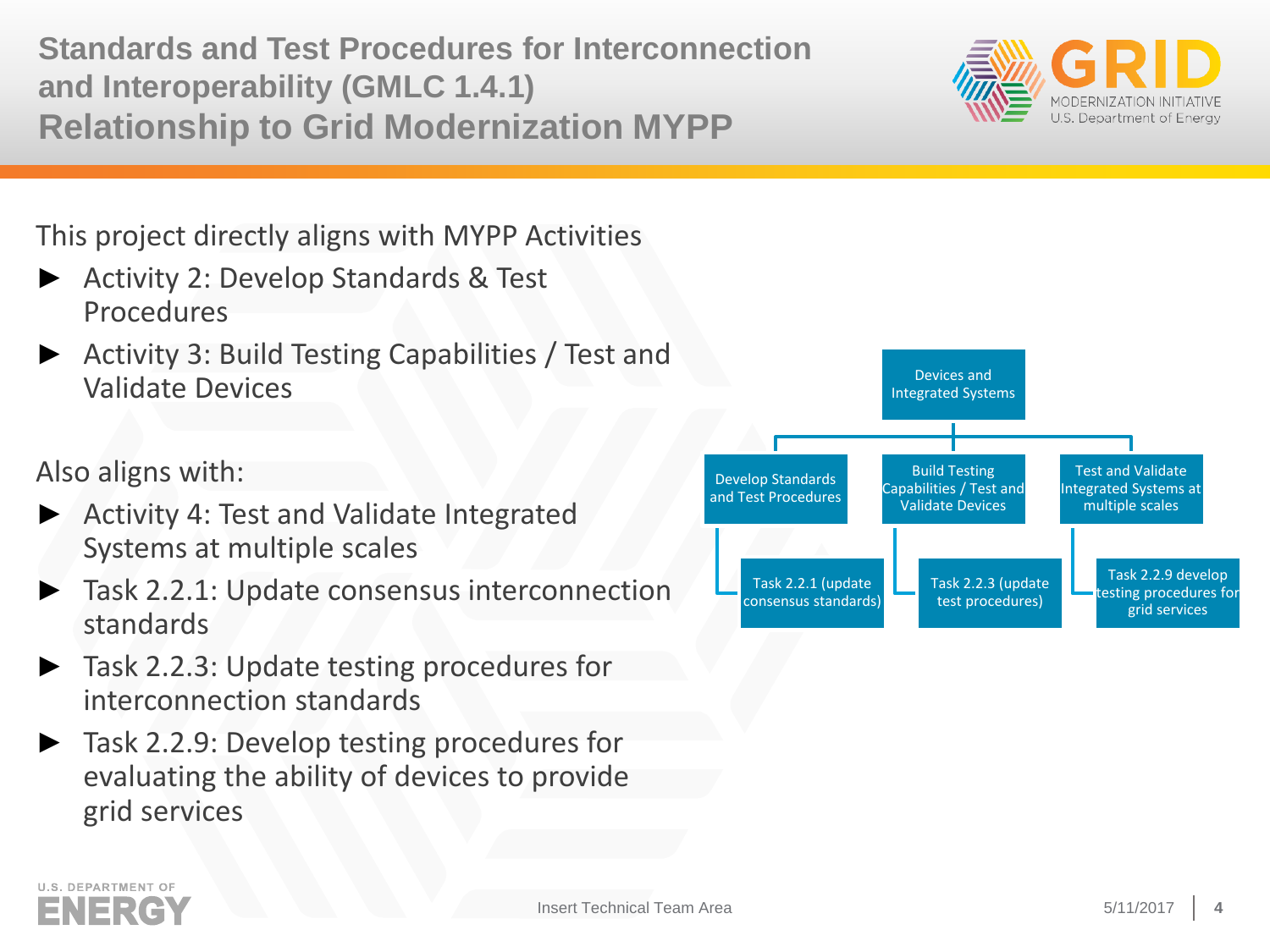**Standards and Test Procedures for Interconnection and Interoperability (GMLC 1.4.1) Approach**



| <b>Task</b> | <b>Description</b>               | <b>Key Issues</b>                                                                                                                                                                                       |
|-------------|----------------------------------|---------------------------------------------------------------------------------------------------------------------------------------------------------------------------------------------------------|
| 1.1         | Conduct preliminary gap analysis | • Identification of relevant standards                                                                                                                                                                  |
| 1.2         | Develop prioritization framework | • Focus on grid services (developed by<br>GMLC 1.4.2)<br>• Identify prioritization areas & score<br>(market size, time to fill gap, locational<br>urgency + resource relevance, technical<br>difficulty |
| 1.3         | Initial standards coordination   | Identify specific standards to address<br>$\bullet$                                                                                                                                                     |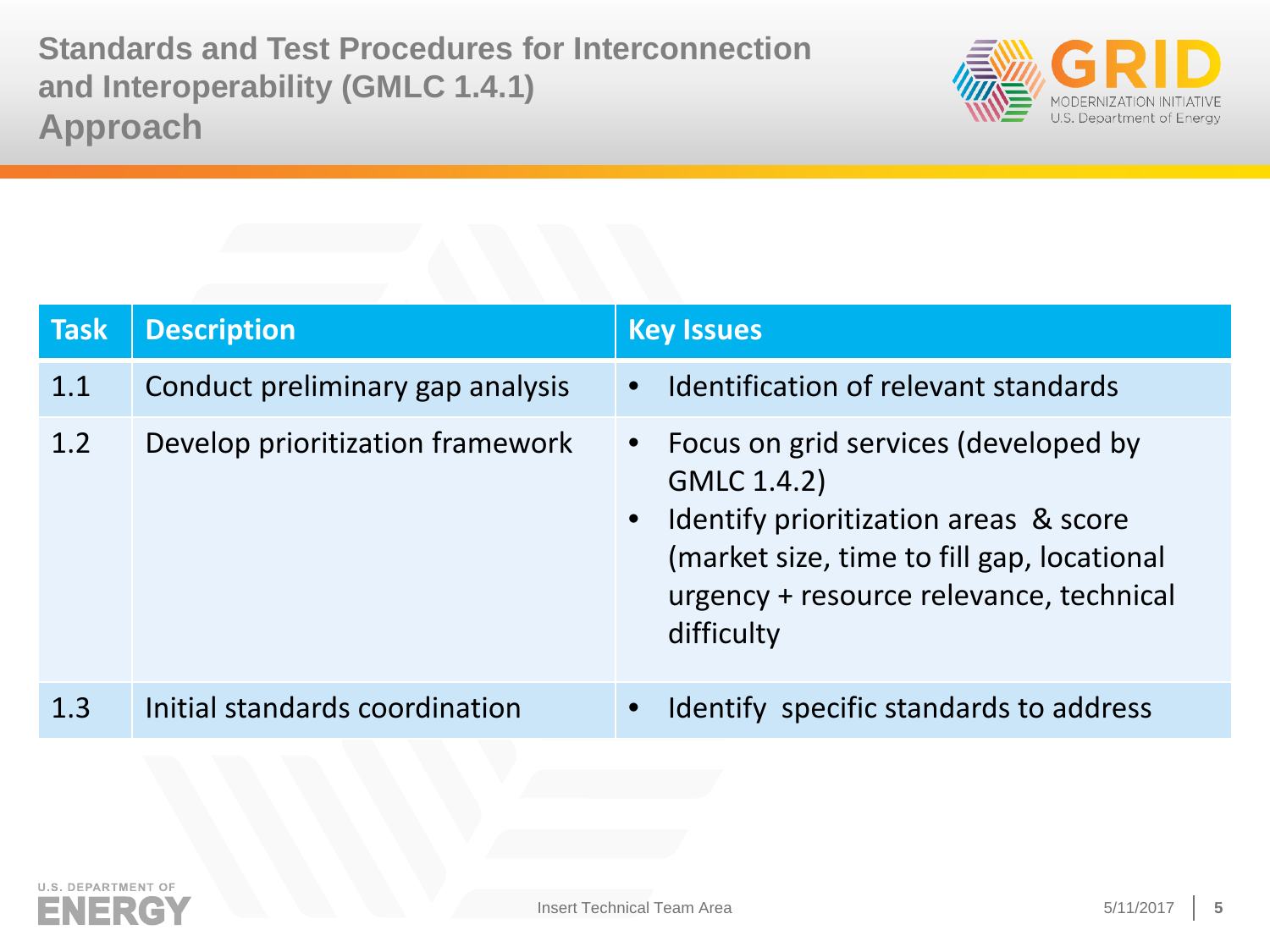**Standards and Test Procedures for Interconnection and Interoperability (GMLC 1.4.1) Key Project Milestones**



| <b>Milestone (FY16-FY18)</b>                                    | <b>Status</b> | <b>Due Date</b>           |
|-----------------------------------------------------------------|---------------|---------------------------|
| Preliminary gap analysis                                        | Complete      | 9/30/16                   |
| Gap prioritization framework                                    | Complete      | 2/28/18                   |
| Gap analysis recommendations                                    | Complete      | 3/31/17                   |
| <b>Year 1 Annual SMART Milestone</b><br>Standards & codes forum | Delayed       | 4/1/17                    |
| Year 1 Annual SMART Milestone<br>Annual report                  | In progress   | 4/1/17                    |
| Develop test procedures                                         | Upcoming      | Q2 2017                   |
| Validate test procedures                                        | Upcoming      | Q3 2017                   |
| <b>Standards coordination</b>                                   | In progress   | $3/31/17 +$<br>throughout |

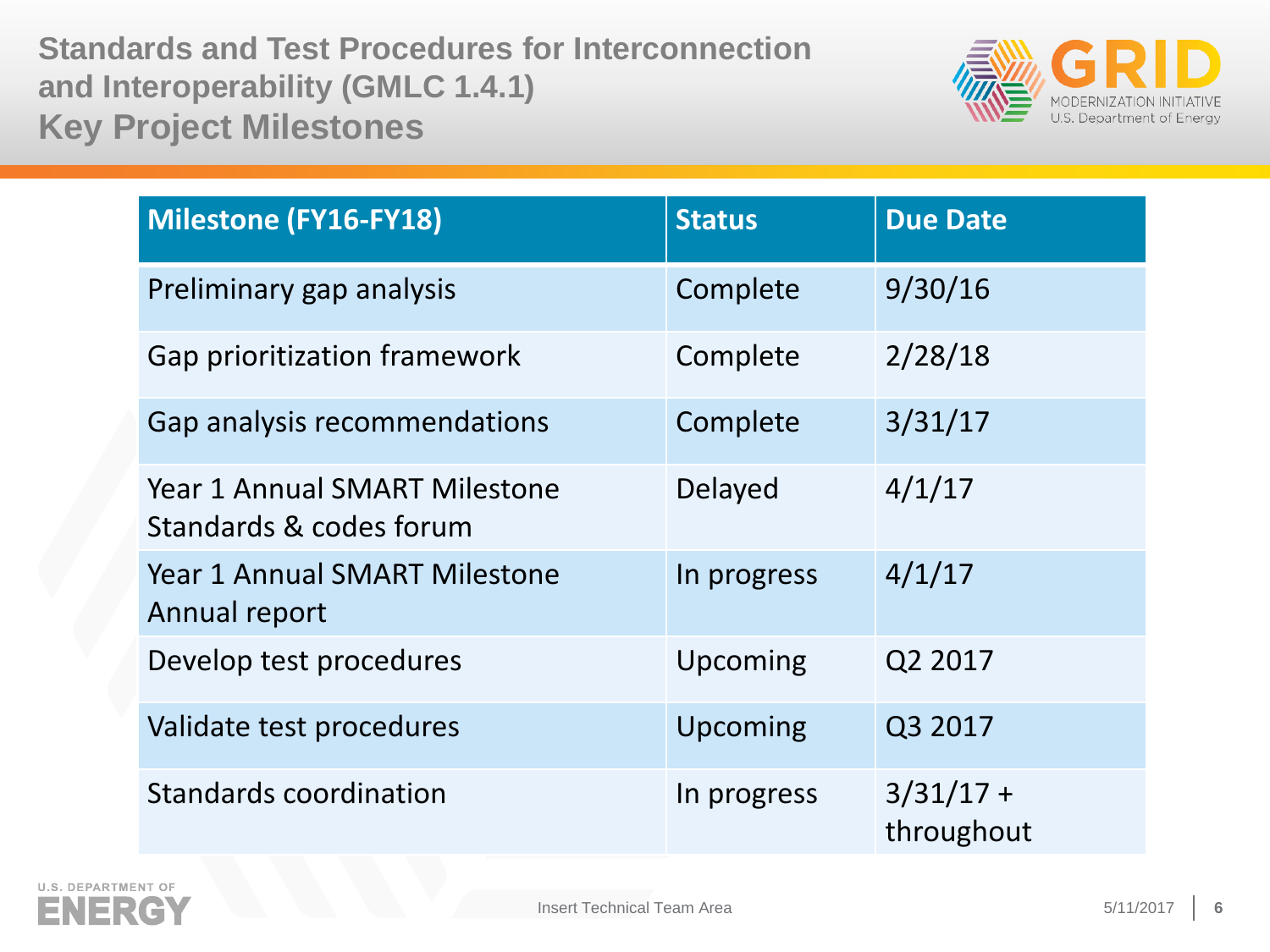# **Connecting Communications to Interoperability**



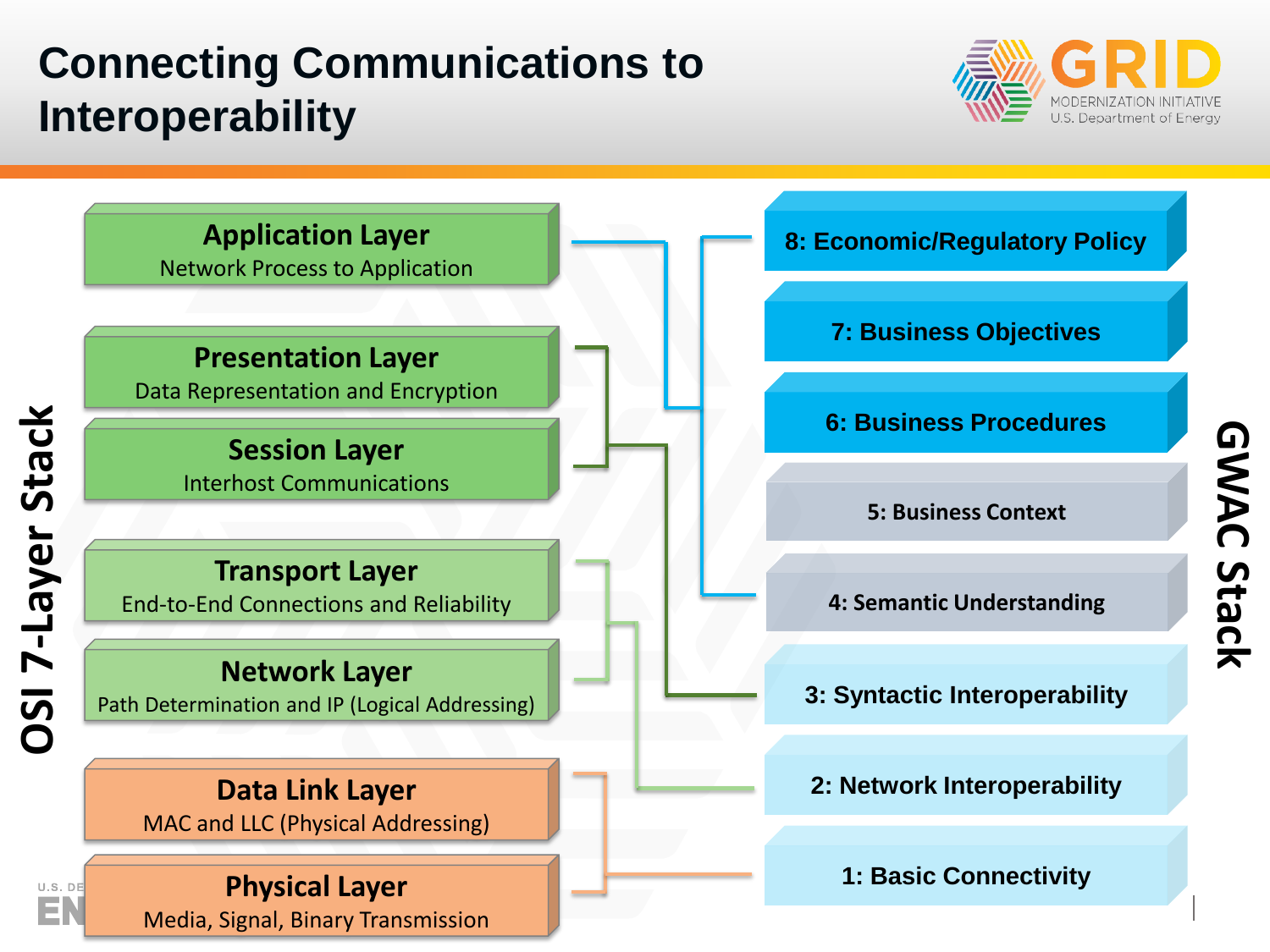# **Example of communicating grid service need from utility operations to customersited DER**



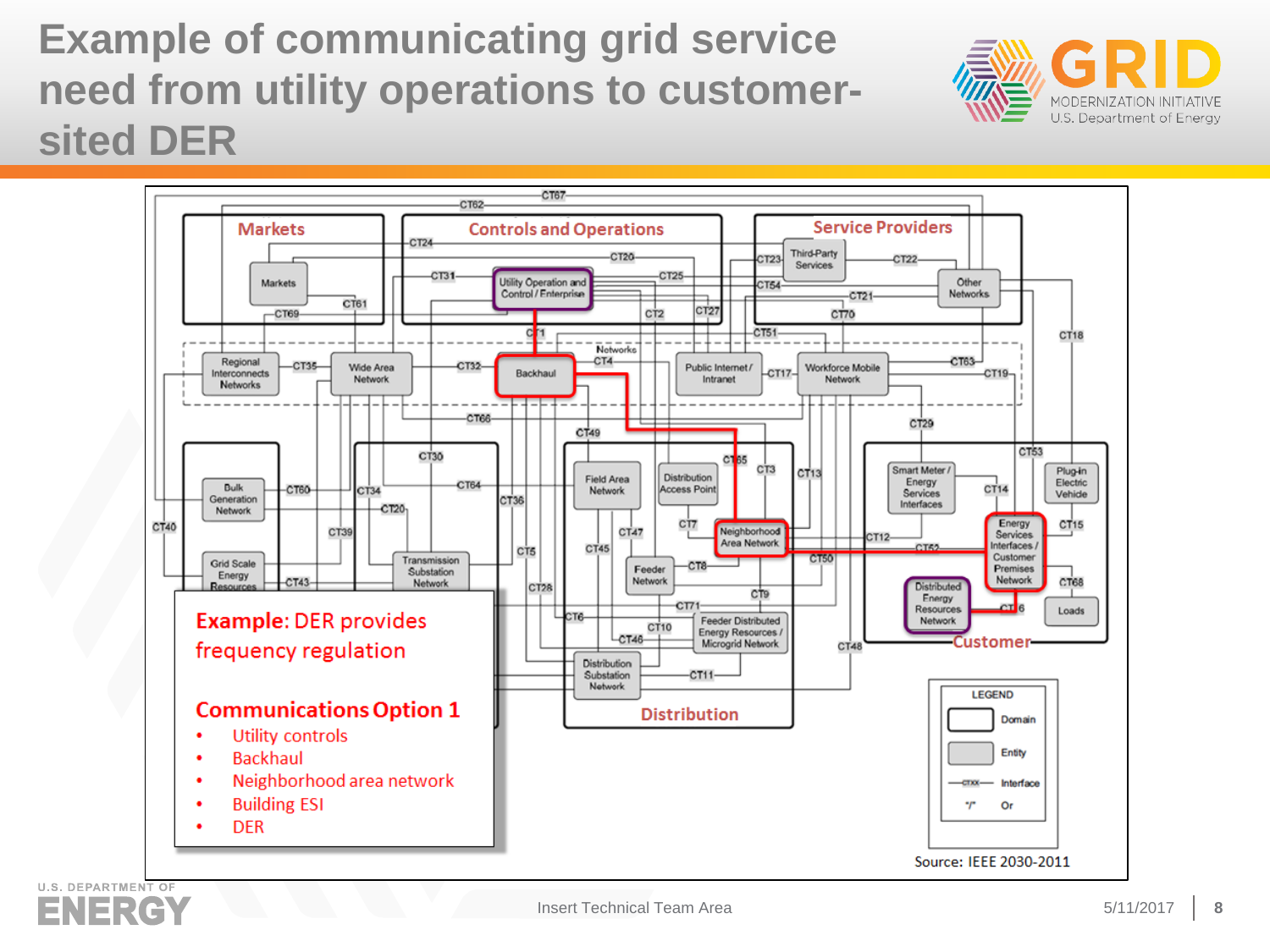| <b>GWAC</b><br><b>Stack</b><br>Layer | <b>Inverter-Based Systems</b><br>(Generation and Storage)                                                                                                                                                                | <b>Vehicles</b>                                                                                                                                                 | <b>Building Energy</b><br><b>Management System</b><br>(Responsive Loads,<br><b>Generation)</b>                                                         | <b>Microgrids</b>                                                                                                   |  |
|--------------------------------------|--------------------------------------------------------------------------------------------------------------------------------------------------------------------------------------------------------------------------|-----------------------------------------------------------------------------------------------------------------------------------------------------------------|--------------------------------------------------------------------------------------------------------------------------------------------------------|---------------------------------------------------------------------------------------------------------------------|--|
| $6 - 8$                              | Grid service enabled as a business objective<br>Entity provides signal requesting grid service<br>Device controls are defined for providing grid service<br>Data modeling relevant for providing a specific grid service | Grid service defined by policy or economic market (e.g., CA Title-24 DR requirements)<br>DER/Building/Microgrid are able to respond to request for grid service |                                                                                                                                                        |                                                                                                                     |  |
| 5<br>$\overline{4}$                  | $\bullet$<br><b>SunSpec Alliance PV Models</b><br>SunSpec/MESA Device Models<br>• OpenFMB                                                                                                                                | • Vehicle data models                                                                                                                                           | • OpenADR 2.0                                                                                                                                          | • IEEE P2030.7<br>• IEEE P2030.8                                                                                    |  |
| 3                                    | • IEEE 2030.5 (SEP 2.0)<br>IEC 61850-90-7<br>IEC 61850-7-420<br>DNP3<br>$\bullet$<br>• IEEE 2030.2<br>• IEEE 1547.3<br>Modbus                                                                                            | • SAE J2847/3 (supports<br>SEP2.0)<br>SAE J2847/2                                                                                                               | • OpenADR 2.0<br>• ASHRAE 201 (FSGIM)<br>• ASHRAE 135 (BACnet-WS)<br>• IEC 14908 (LONmark)<br><b>IEEE 2030.5</b><br>• OBIX<br>• OASIS EMIX<br>• Modbus | • Modbus<br>• TCP/IP<br>$\bullet$ DNP3<br><b>Need</b><br><b>Harmonization</b>                                       |  |
| $\overline{2}$                       | $\bullet$ TCP/IP<br>ZigBee<br>DNP3<br>• Canbus                                                                                                                                                                           | $\bullet$ TCP/IP<br><b>UDP</b><br><b>FTP</b><br><b>HTTP</b>                                                                                                     | $\bullet$ TCP/IP<br><b>DALI</b><br>• ZigBee                                                                                                            | • TCP/IP<br>$\bullet$ DNP3<br>• Canbus                                                                              |  |
| $\mathbf{1}$                         | <b>Twisted Pair</b><br>• CTA-2045<br>• IEEE 802.3 (Ethernet)<br>• IEEE 802.11 (Wi-Fi)<br>IEEE 802.15.4 (Thread)                                                                                                          | <b>Twisted Pair</b><br>CTA-2045<br>• IEEE 802.3 (Ethernet)<br>• IEEE 802.11 (Wi-Fi)<br>• SAE J1772 (PLC)<br>SAE J2931/4 (PLC)                                   | • IEEE 802.3 (Ethernet)<br>IEEE 802.11 (Wi-Fi)<br>• IEEE 802.15.4 (Thread)                                                                             | • Twisted Pair, RJ-45, CTA-<br>2045<br>• IEEE 802.3 (Ethernet)<br>• IEEE 802.11 (Wi-Fi)<br>• IEEE 802.15.4 (Thread) |  |
| $\mathbf 0$                          | <b>IEEE P1547</b><br>$\bullet$<br><b>IEEE P1547.1</b><br><b>UL1741</b><br><b>IEEE 2030.2</b>                                                                                                                             | • SAE J3072 (enables<br>conformance to IEEE 1547.1)<br>SAE J2894-1 (PQ)                                                                                         | • N/A except for generation<br>that needs to follow IEEE<br>1547                                                                                       | • IEEE 1547.4                                                                                                       |  |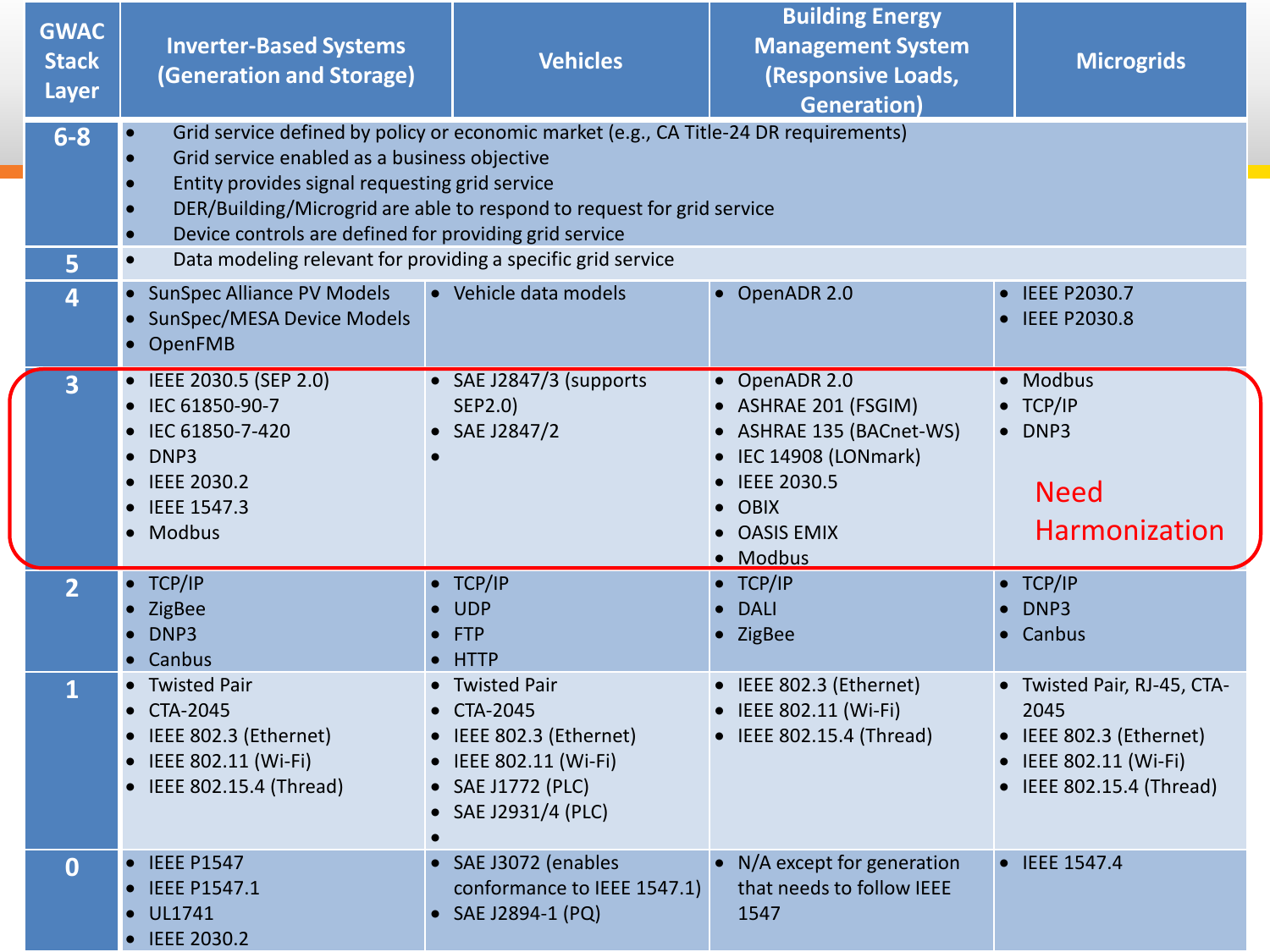**Standards and Test Procedures for Interconnection and Interoperability (GMLC 1.4.1) Accomplishments to Date – Gap Prioritization Summary**



|                                            | <b>Inverter-Based Systems</b><br>(Electric Energy Storage, PV Systems) |                                 |                               | <b>Electric Vehicles</b>            |               |                          | <b>Responsive Loads &amp; Generation</b> |                                      |               |                          |                               |                                     |
|--------------------------------------------|------------------------------------------------------------------------|---------------------------------|-------------------------------|-------------------------------------|---------------|--------------------------|------------------------------------------|--------------------------------------|---------------|--------------------------|-------------------------------|-------------------------------------|
| <b>Grid Services</b>                       | <b>ENERGY</b>                                                          | REG,<br>RESERVE,<br><b>RAMP</b> | <b>VOLTAGE</b><br><b>MGMT</b> | <b>ARTIFICIAL</b><br><b>INERTIA</b> | <b>ENERGY</b> | REG,<br>RESERVE,<br>RAMP | <b>VOLTAGE</b><br><b>MGMT</b>            | <b>ARTIFICIALI</b><br><b>INERTIA</b> | <b>ENERGY</b> | REG,<br>RESERVE,<br>RAMP | <b>VOLTAGE</b><br><b>MGMT</b> | <b>ARTIFICIAL</b><br><b>INERTIA</b> |
| <b>Market size</b>                         | 0.72                                                                   | 0.72                            | 1.00                          | 0.20                                | 0.40          | 0.32                     | 0.20                                     | 0.00                                 | 0.76          | 0.76                     | 0.76                          | 0.28                                |
| Time to fill gap                           | 0.83                                                                   | 0.83                            | 0.83                          | 0.17                                | 0.50          | 0.33                     | 0.20                                     | 0.03                                 | 0.23          | 0.17                     | 0.17                          | 0.17                                |
| Locational urgency &<br>resource relevance | 0.50                                                                   | 0.50                            | 0.50                          | 0.50                                | 0.40          | 0.40                     | 0.25                                     | 0.00                                 | 0.75          | 0.75                     | 0.75                          | 0.5                                 |
| Technical difficulty                       | 0.80                                                                   | 0.80                            | 0.80                          | 0.80                                | 0.40          | 0.32                     | 0.24                                     | 0.40                                 | 0.80          | 0.40                     | 0.40                          | 0.12                                |
| <b>Gap Priority Score</b>                  | 0.71                                                                   | 0.71                            | 0.78                          | 0.42                                | 0.43          | 0.34                     | 0.22                                     | 0.11                                 | 0.64          | 0.52                     | 0.52                          | 0.27                                |

low opportunity

high opportunity

*Gap Prioritization Summary*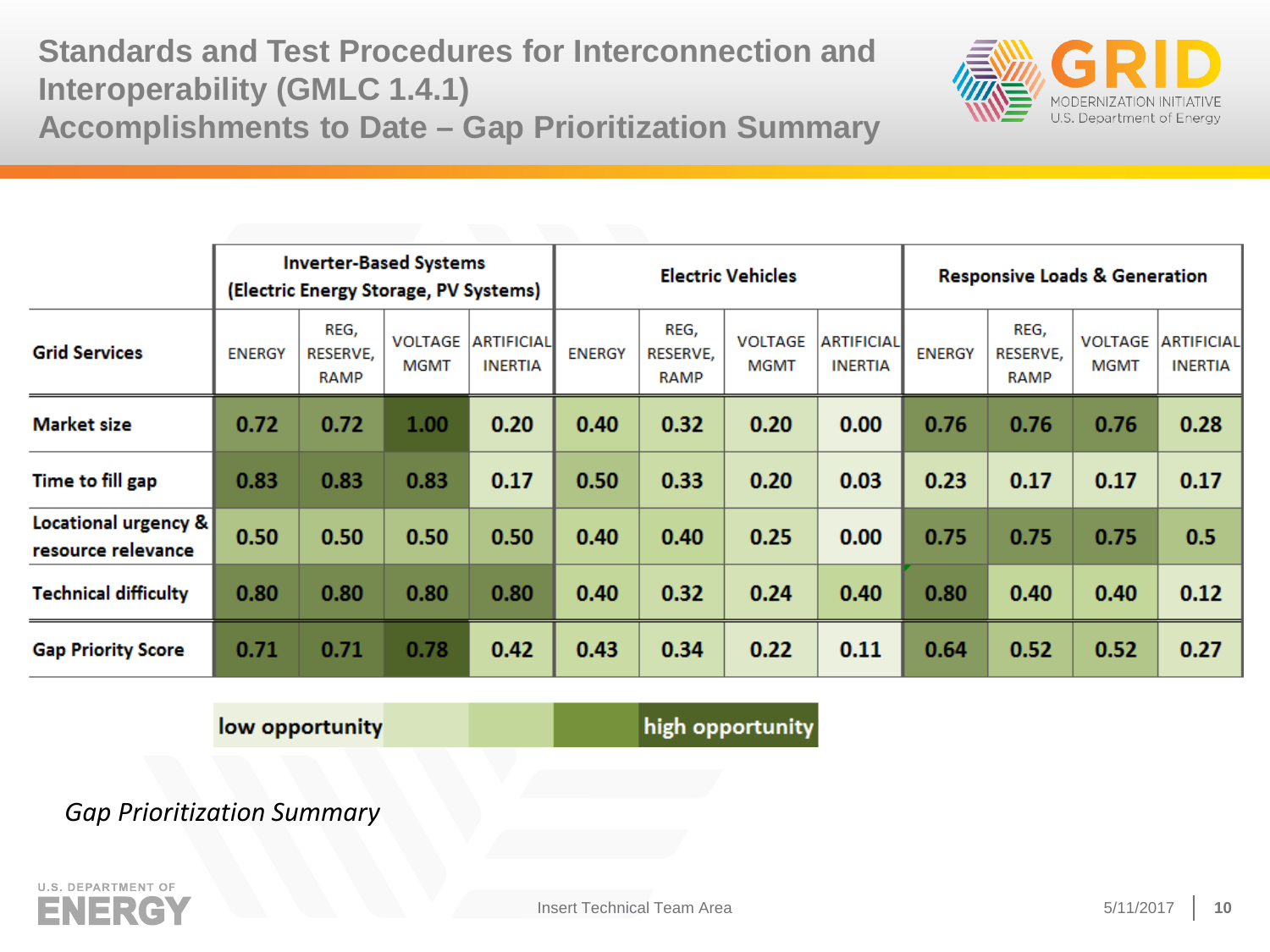**Standards and Test Procedures for Interconnection and Interoperability (GMLC 1.4.1) Next Steps and Future Plans - Recommendations**



#### **Recommendations**

#### **Inverter DER**

- 1. Affirm updates in forthcoming revision of IEEE 1547
- 2. Update DNP3, IEEE 2030.5, IEC 61850, and SunSpec/MESA Modbus protocol maps

#### **Responsive Loads**

- 1. Update OpenADR and ASHRAE standards
- 2. Explore capability and requirements for IEEE 2030.5 (SEP2)
- 3. Continue work on transactive energy for building/controllable loads
- 4. Explore the requirements for standardizing the energy services interface

### **Electric vehicles**

1. Update SAEJ3072

### **Additional Potential Gap Areas**

- 1. Responsive equipment characterization for grid services information model
- 2. Cyber-physical security standard for grid-edge devices
- 3. Grid-responsive building standard (standardization of CA Title 24)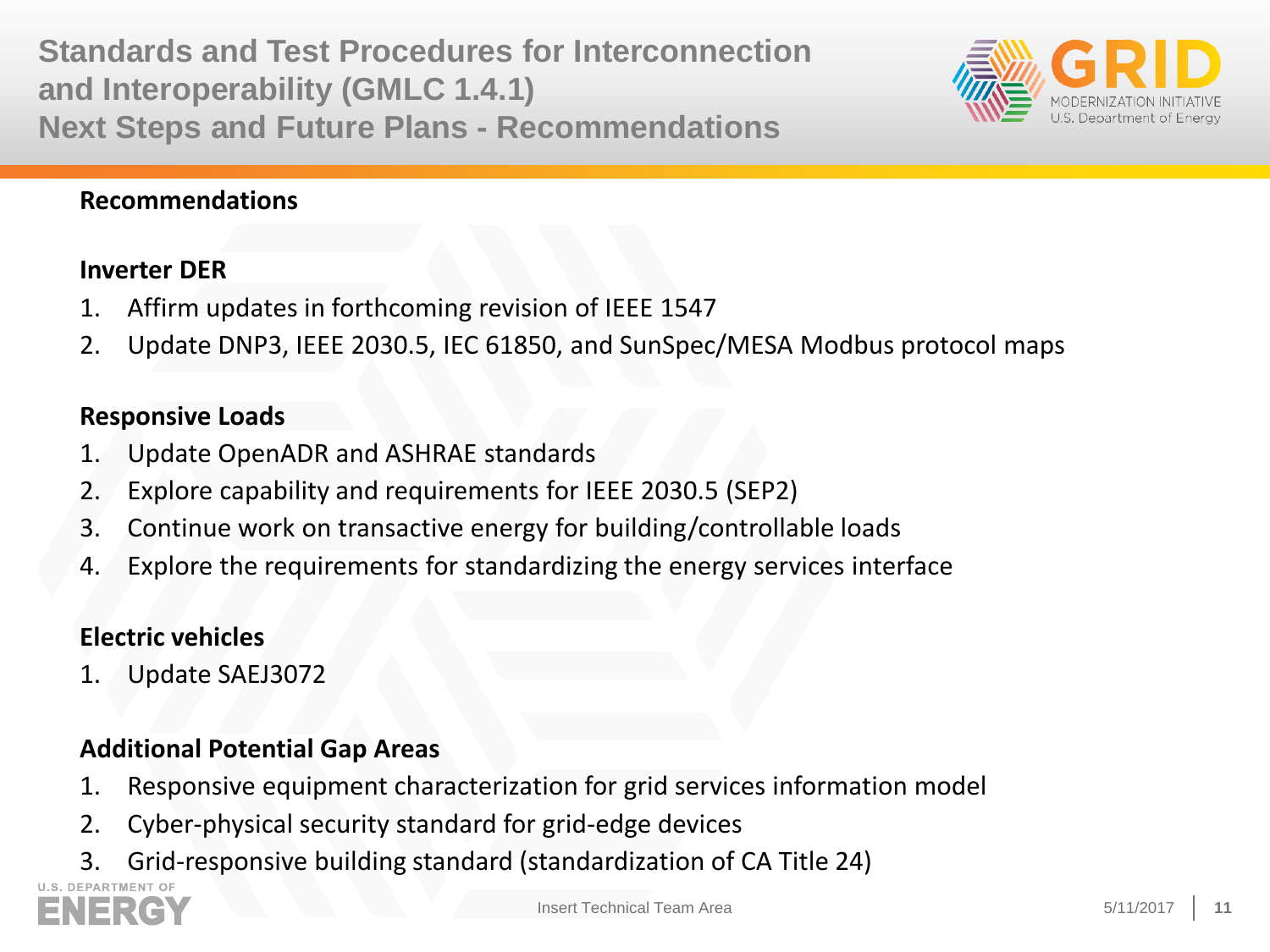**Standards and Test Procedures for Interconnection and Interoperability (GMLC 1.4.1) Accomplishments to Date**



- Stakeholder Engagement
	- GMLC Workshop 9/2016 (Denver, CO)
	- SGIP 2016 Grid Summit 11/2016 (Washington,  $DC$
	- GMLC workshop, 3/2017 (Atlanta, GA)
- **Publications** 
	- Gap Analysis and Prioritization (3/2017)
- Lessons learned
	- Prioritization is important but not straight forward
	- Some key barriers are not technical
	- Some additional global gaps may need to be addressed in cases where no broad standards exist



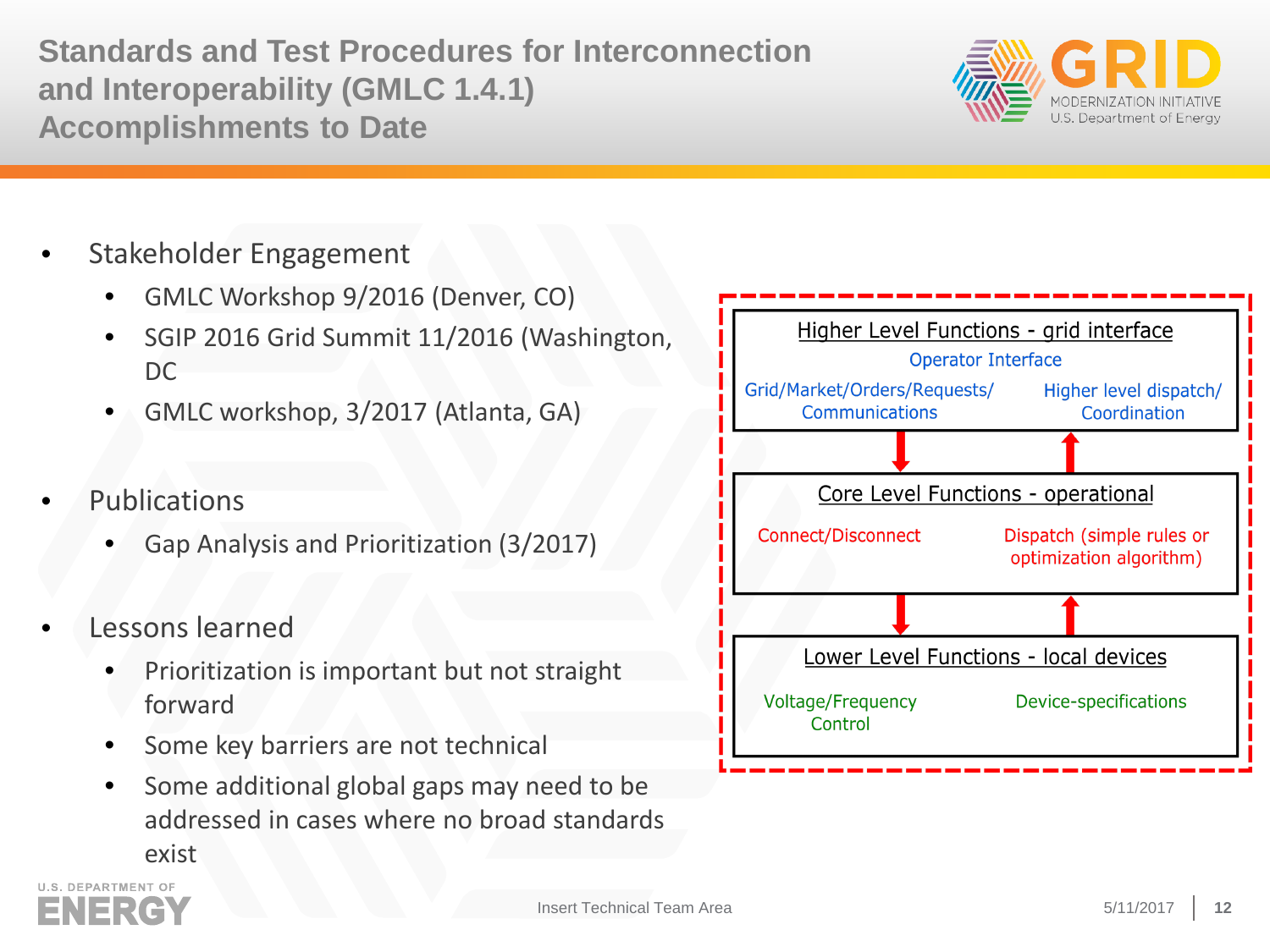**Standards and Test Procedures for Interconnection and Interoperability (GMLC 1.4.1) Response to December 2016 Program Review**



| <b>Recommendation</b>                                                                                                                                                                | <b>Response</b>                                                                                                                                                |
|--------------------------------------------------------------------------------------------------------------------------------------------------------------------------------------|----------------------------------------------------------------------------------------------------------------------------------------------------------------|
| Need a way to prioritize what to work<br>on                                                                                                                                          | The team has spend considerable time<br>on developing a method to do this,.<br>results are in.                                                                 |
| Since IEEE 1547 is in the process of<br>being updated, how do we engage<br>with the IEEE process so they<br>incorporate the cross-technology<br>approach being used in this project? | IEEE 1547 is expected to enter balloting<br>period in 2017, including a public<br>comment period. This is a good<br>opportunity to provide<br>recommendations. |
| Please better define the industry<br>observers/advisors/partners. Do not<br>lump these all into one group. This<br>project requires a lot of industry<br>support.                    | Industry observers/advisors/partners<br>have been better defined                                                                                               |

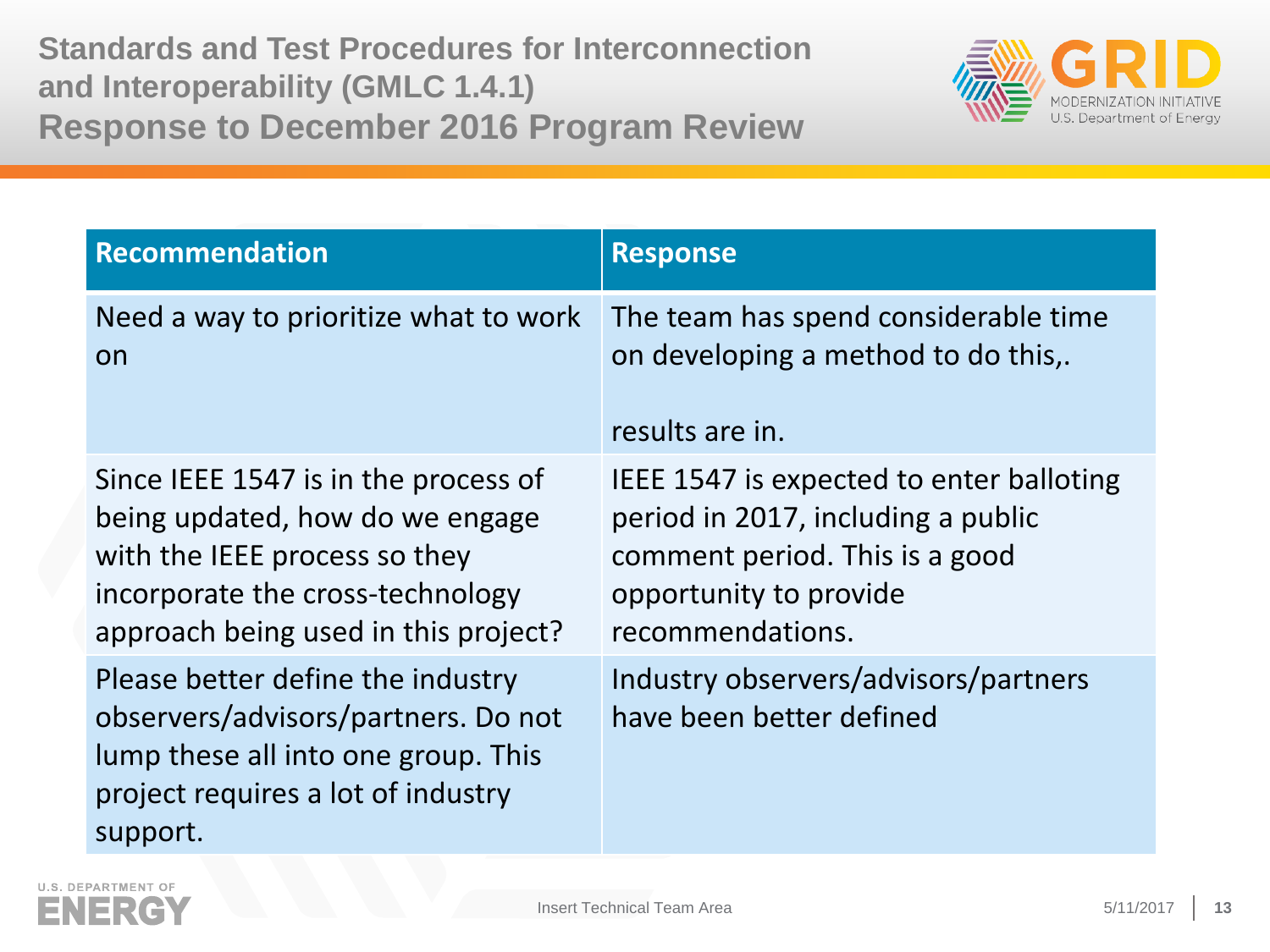**Standards and Test Procedures for Interconnection and Interoperability (GMLC 1.4.1) Project Integration and Collaboration**

- ► Close coordination with GMLC 1.2.2 Interoperability Topic 1.2.2 team  $\Box$  [bverall] interoperability strategic vision
- GMLC 1.4.1 team  $\Box$  hear-term standards and test procedures
- Scenarios will be coordinated across Grid Services, and interoperability projects
- Test procedures may be housed with GMLC 1.2.3
- Will coordinate with ACCEL team to ensure efforts complement each other and do not overlap

### Communications:

- ► GMLC Workshop 9/2016 (Denver, CO)
- ► SGIP 2016 Grid Summit 11/2016 (Washington, DC)
- GMLC workshop, 3/2017 (Atlanta, GA)



# **U.S. DEPARTMENT OF**